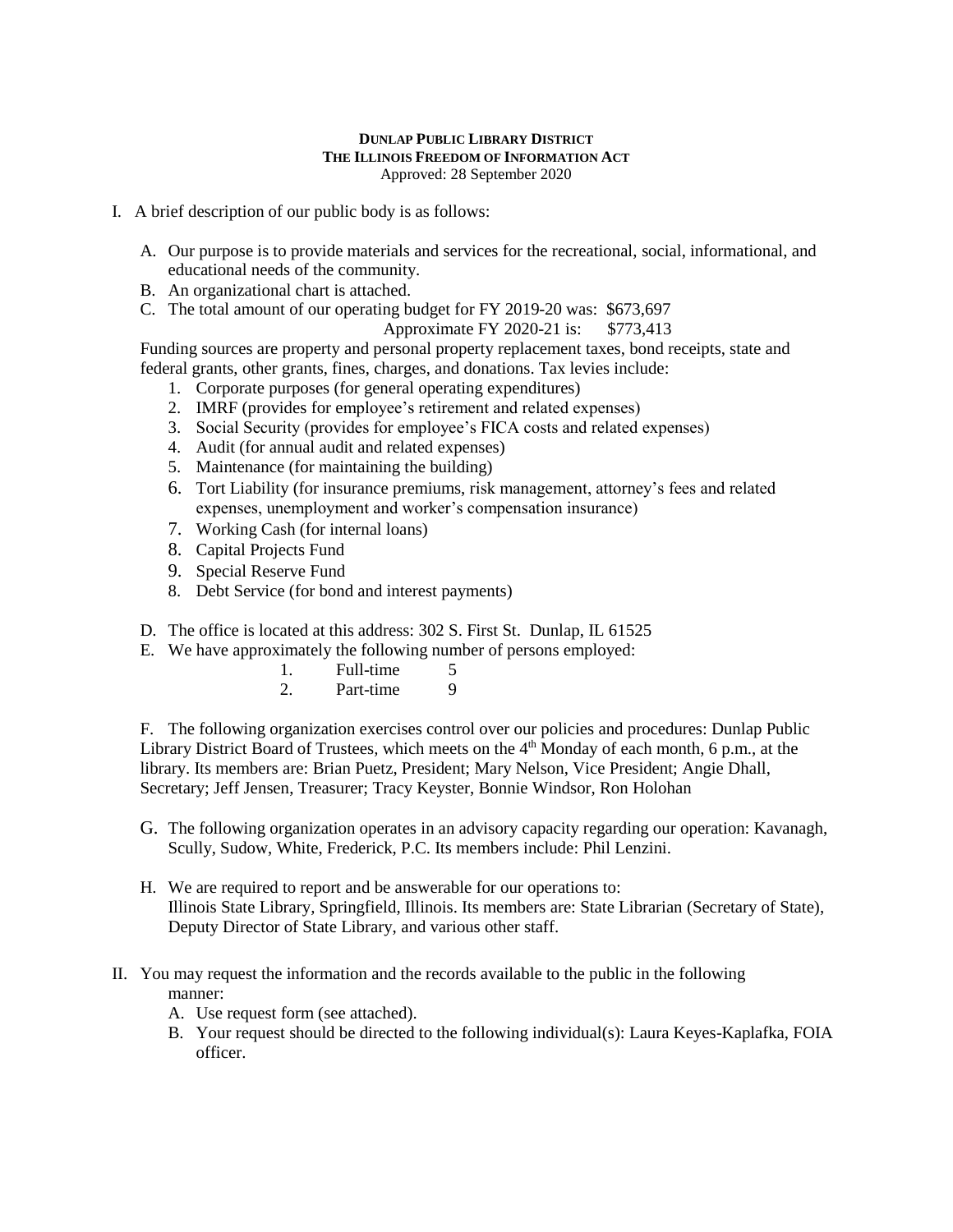- C. You must indicate whether you have a "commercial purpose"<sup>1</sup> in your request.<sup>2</sup>
- D. You must specify the records requested to be disclosed for inspection or to be copied. If you desire that any records be certified, you must specify which ones.
- E. To reimburse us our actual costs for reproducing and certifying (if requested) the records, you will be charged the following fees:

There is a \$1.00 charge for each certification of records.

There is no charge for the first fifty (50) pages of black and white text either letter or legal size;

There is a \$.15 per page charge for copied records in excess of 50 pages;

The actual copying cost of color copies and other sized copies will be charged.

- F. If the records are kept in electronic format, you may request a specific format and *if feasible*, they will be so provided, but if not, they will be provided either in the electronic format in which they are kept (and you would be required to pay the actual cost of the medium only, i.e. disc, flash drive, etc.) or in paper as you select.
- G. The office will respond to a written request within five (5) working days or sooner if possible. An extension of an additional five (5) working days may be necessary to properly respond.
- H. Records may be inspected or copied. If inspected, an employee must be present throughout the inspection.
- I. The place and times where the records will be available are as follows:

Monday-Friday 9:00 a.m. to 4:00 p.m. Dunlap Public Library, Administrative Offices

- III. Certain types of information maintained by us are exempt from inspection and copying. However, the following types or categories of records are maintained under our control:
	- A. Monthly Financial Statements
	- B. Annual Receipts and Disbursements Reports
	- C. Budget and Appropriation Ordinances
	- D. Levy Ordinances
	- E. Operating Budgets
	- F. Annual Audits

 $\overline{a}$ 

- G. Minutes of the Board of Library Trustees
- H. Library Policies, including Materials Selection
- I. Adopted Ordinances and Resolutions of the Board
- J. Annual Reports to the Illinois State Library

<sup>&</sup>lt;sup>1</sup> "Commercial purpose" is defined in the Act as "the use of any part of a public record or records, or information derived from public records, in any form for sale, resale, or solicitation or advertisement for sales or services." However, there are exceptions for news media, non-profits, scientific and academic organizations for disseminate news, articles or opinions of public interest, or research or education.

 $2$  In the event a "commercial interest" is involved, additional questions can be asked of the requestor by the public body FOIA officer in order to determine the classification, then the public body has up to 21 days to respond and either deny the request based on exemptions or undue burden; or estimate the time and cost of the copying for prepayment; or provide the documents requested.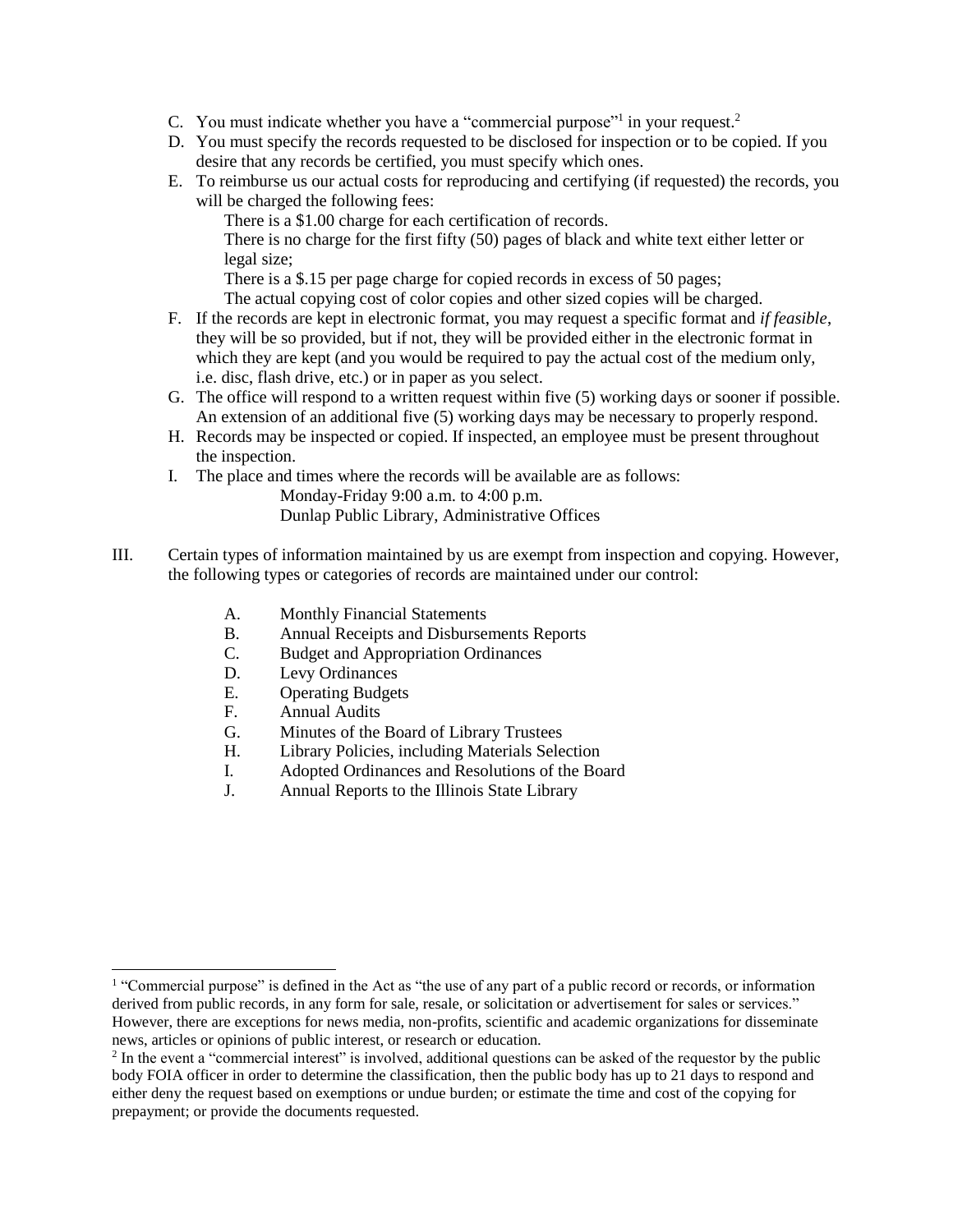## Dunlap Public Library District Organizational Chart